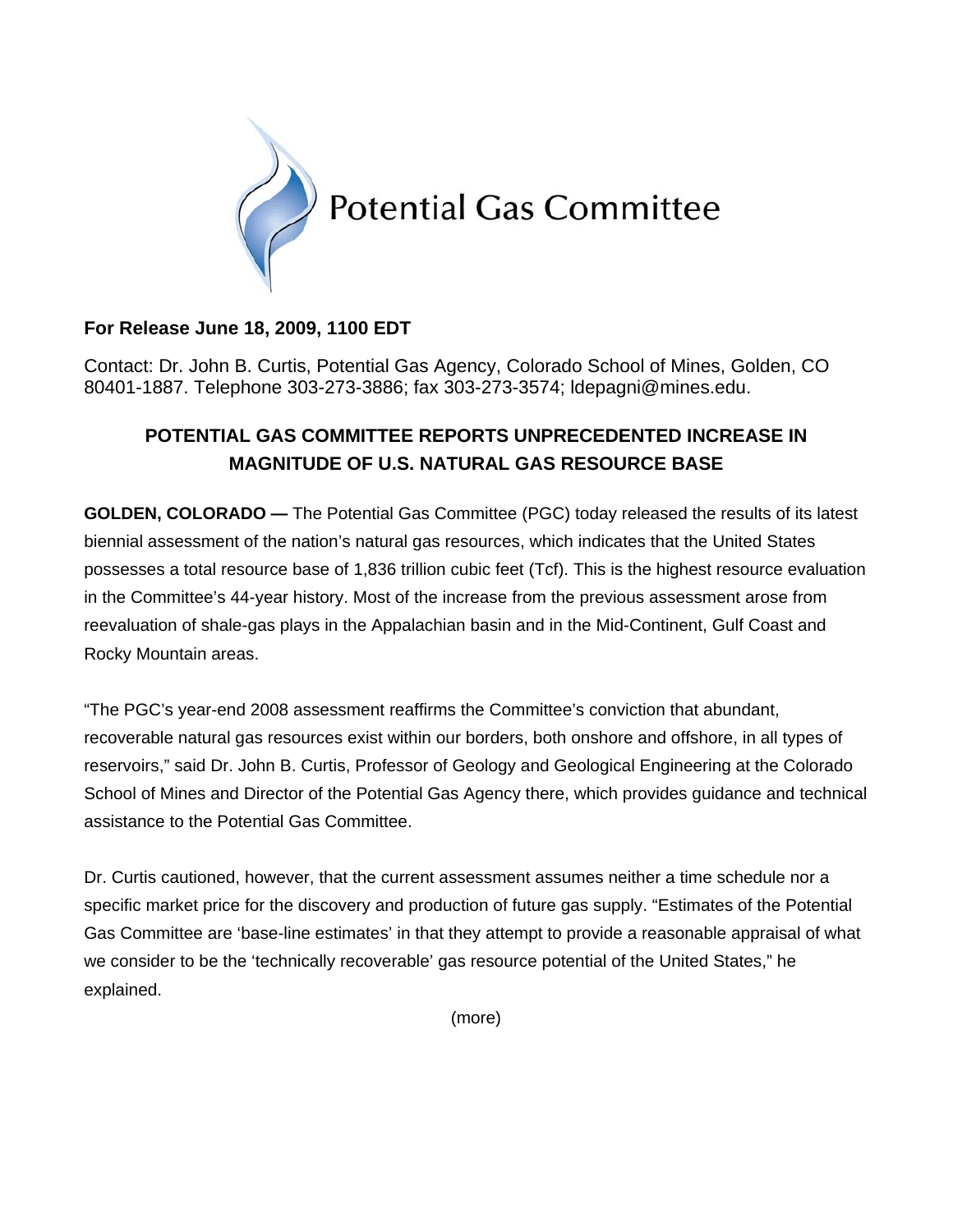The Committee's year-end 2008 assessment of 1,836 Tcf (statistically aggregated mean value) consists of 1,673 Tcf of gas attributable to traditional reservoirs and 163 Tcf in coalbed reservoirs. Compared to year-end 2006, traditional resources increased by nearly 519 Tcf (45%), while coalbed gas resources decreased by 3 Tcf (1.9%), resulting in a net increase in total potential resources of 515 Tcf (39%). (See accompanying Table 1.)

These changes have been assessed in addition to the 41 Tcf of marketed domestic natural gas production recorded during the two-year period since the Committee's previous report.

When the PGC's results are combined with the U.S. Department of Energy's latest available determination of proved gas reserves, 238 Tcf as of year-end 2007, the United States has a total available *future supply* of 2,074 Tcf, an increase of 542 Tcf over the previous evaluation.

As Dr. Curtis observed, "Our knowledge of the geological endowment of technically recoverable gas continues to improve with each assessment. Furthermore, new and advanced exploration, well drilling and completion technologies are allowing us increasingly better access to domestic gas resources especially 'unconventional' gas—which, not all that long ago, were considered impractical or uneconomical to pursue."

"Consequently, our present assessment demonstrates an exceptionally strong and optimistic gas supply picture for the nation."

Overall, the Gulf Coast, including the Gulf of Mexico continental shelf, slope and deepwater, remains the country's richest resource area, followed by the Rocky Mountain, Atlantic and Mid-Continent regions, which together account for 87% of the 2008 assessed traditional resource. (See accompanying Table 2.) Changes in the assessments from 2006 to 2008 arose primarily from analyses of new geological, drilling, well-test and production data from these same four regions. The largest volumetric and percentage increases resulted from reassessments of active and newly developing shale-gas plays in the Appalachian basin of the Atlantic area, the Arkoma and Fort Worth basins of the Mid-Continent area, several basins of the Gulf Coast area, and the Uinta basin of the Rocky Mountain area.

The growing importance of shale gas is substantiated by the fact that, of the 1,836 Tcf of total potential resources, shale gas accounts for 616 Tcf (33%). The number of plays, the level of production and the magnitude of perceived in-place resources have increased to the point that PGC, for the first time, is publishing a separate tabulation of its ongoing province- and area-level shale-gas assessments.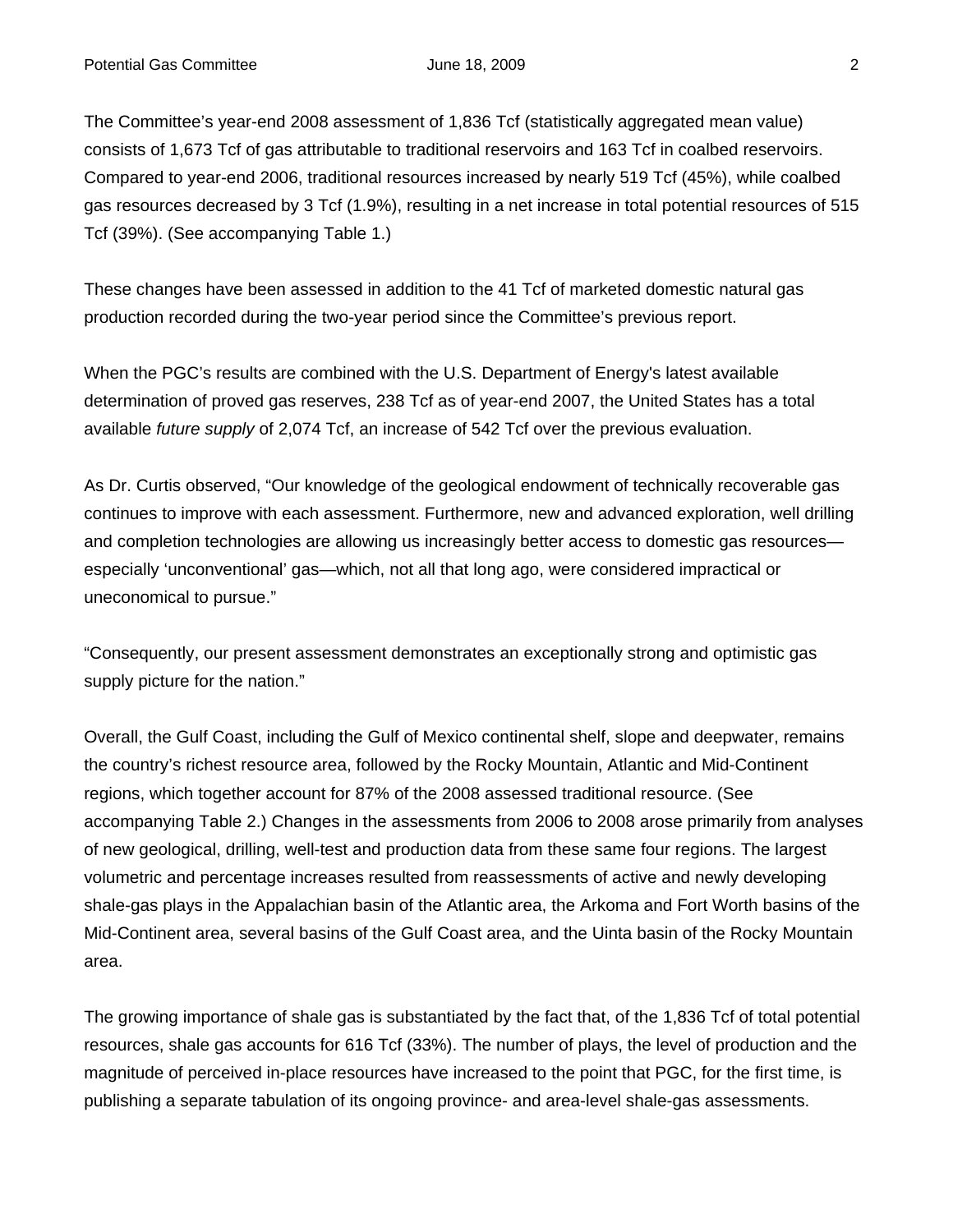Also this year, for the first time, PGC is issuing an *Advance Summary* of its assessment results. This document will provide purchasers who preorder the Committee's printed report with all of the national, area- and province-level assessment tabulations and accompanying graphical representations for immediate analysis and critique.

PGC's 2008 report includes detailed area- and province-level resource assessments, summaries of recent E&P activities, and updated editions of its popular value-added features:

- *PGC and the Ultimately Recoverable Resource*—explains in simplified terms, with annotated graphics, the time-dynamic nature of gas resource assessment, the relationship between proved reserves and the PGC's categories of resources, and how these quantities lead to determination of the ultimately recoverable gas resource.
- *Historical Trends I*—Annual trends in crude oil, natural gas and gas liquids production for 1980- 2008, together with the basics of 'vintaged' production graphs, production profiles, well and rig statistics, prices, revenues and other useful parameters, as well as forecasts of production trends to 2030. Accompanying text describes each plotted trend, which is keyed to a graphical folio for the U.S. containing more than 90 charts that are rarely, if at all, seen in print elsewhere. (Similar folios for all producing regions and provinces are available on a separate CD-ROM.)
- *Historical Trends II*—Monthly gas production and well-count histories for all Lower 48 States' onshore and offshore provinces, allowing the reader to compare and contrast basins with rising, falling or stable production trends.
- *Historical Trends III—Gas-well permitting and spudding histories for all producing provinces, a* measure of overall health of the industry from basin to basin.
- *Historical Trends IV*—"Top-ten" rankings of gas producers and well production trends and performance, arranged by PGC province.
- *North American Perspectives I-II*—overviews of natural gas resources, production and recent E&P activities in Canada and Mexico.
- *Frontier Gas Resources I-IV*—latest domestic and international developments in natural gas hydrates and liquefied natural gas (LNG); deep drilling for natural gas in the U.S.; and U.S. shale gas resources and play characteristics.
- *Comparison of Assessments*—a look at how PGC assesses gas resources and how the Committee's assessment methodology and latest results contrast with those of other organizations.
- *From Reservoir to Burner Tip*—PGC's natural gas "primer," a less technical discussion of how and where natural gas occurs and how it is produced, stored, transported, delivered to and beneficially used by consumers.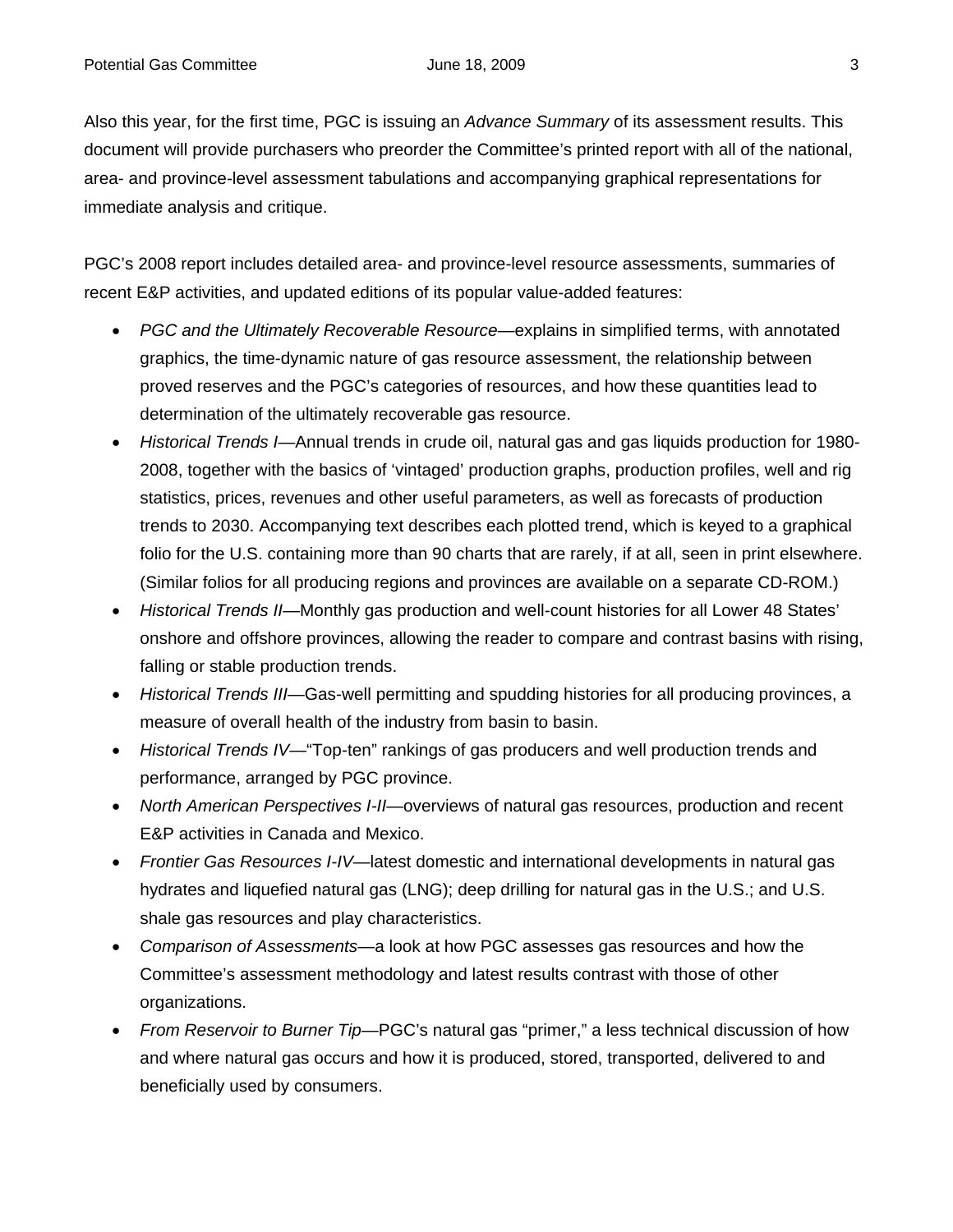In addition to the Advance Summary and full printed report, the PGC will release the third edition of its information-packed CD-ROM product, *PGC Trove 2009*. This disc will include digital versions of the report, both in its entirety and as amply bookmarked individual chapters. The trove will again feature the comprehensive *Folio of Historical Production Trends and Forecast for the United States*, consisting of more than 2,500 historical-trend plots covering the entire U.S., the Lower 48 States, each oil- and gas-producing region and each onshore and offshore producing province. PGC also will premier a suite of spreadsheets that tabulate all of the Committee's published national, area- and province-level assessment results back to 1964.

With these three offerings, the Potential Gas Committee presents a more complete picture of present gas supply and productive capacity of the North American natural gas industry than it has compiled previously.

(more)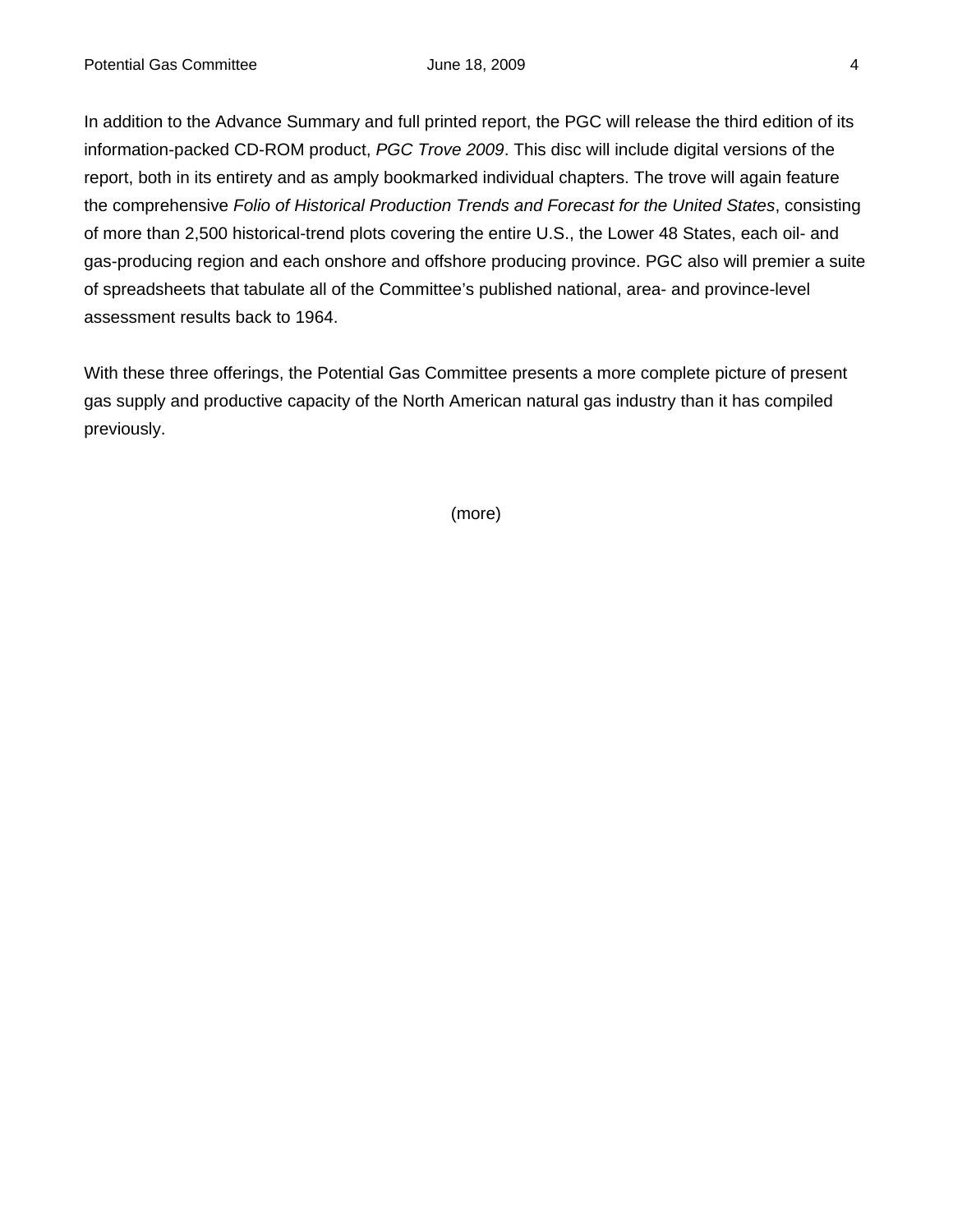### **Details of the Potential Gas Committee's Natural Gas Resource Assessment**

(as of December 31, 2008)

The Potential Gas Committee (PGC) reports its gas resource assessments biennially in three categories of decreasing certainty—*Probable, Possible* and *Speculative*. For each category, a *minimum, most likely* and *maximum* volume is assessed for each of 89 geological provinces in the Lower 48 States and Alaska. The *mean* values shown in Table 1 below were calculated by statistical aggregation of the minimum, most likely and maximum traditional values for each resource category. Mean values for total traditional resources and total coalbed gas resources are aggregated separately. This procedure imparts greater statistical validity to the results and allows for more direct comparison of PGC's assessments with those made by other organizations.

#### Table 1.

|                                           | (Mean Values, Tcf) |         | Change         |
|-------------------------------------------|--------------------|---------|----------------|
| <b>Resources Category</b>                 | 2008               | 2006    | Tcf(%)         |
|                                           |                    |         |                |
| <b>Traditional Gas Resources:</b>         |                    |         |                |
| Probable resources (current fields) 441.4 |                    | 270.1   |                |
|                                           |                    | 426.4   |                |
|                                           |                    | 460.7   |                |
| Subtotal Traditional Resources*  1,673.4  |                    | 1,154.8 | +518.6 (44.9%) |
| <b>Coalbed Natural Gas:</b>               |                    |         |                |
|                                           |                    | 15.5    |                |
|                                           |                    | 50.9    |                |
|                                           |                    | 98.9    |                |
| Subtotal Coalbed Gas Resources* 163.0     |                    | 166.1   | $-3.1(1.9%)$   |
| Total Potential Resources 1,836.4         |                    | 1,320.9 | +515.5 (39.0%) |
|                                           |                    | 211.1   |                |
|                                           |                    | 1,532.0 | +542.1 (35.4%) |

 \* Mean values for Probable, Possible and Speculative resources are *not* arithmetically additive in deriving the subtotal. Subtotal mean values *are* additive in deriving Total Potential Resources.

\*\* Latest available figure is for year-end 2007.

Note: Totals are subject to rounding and differences due to statistical aggregation of distributions.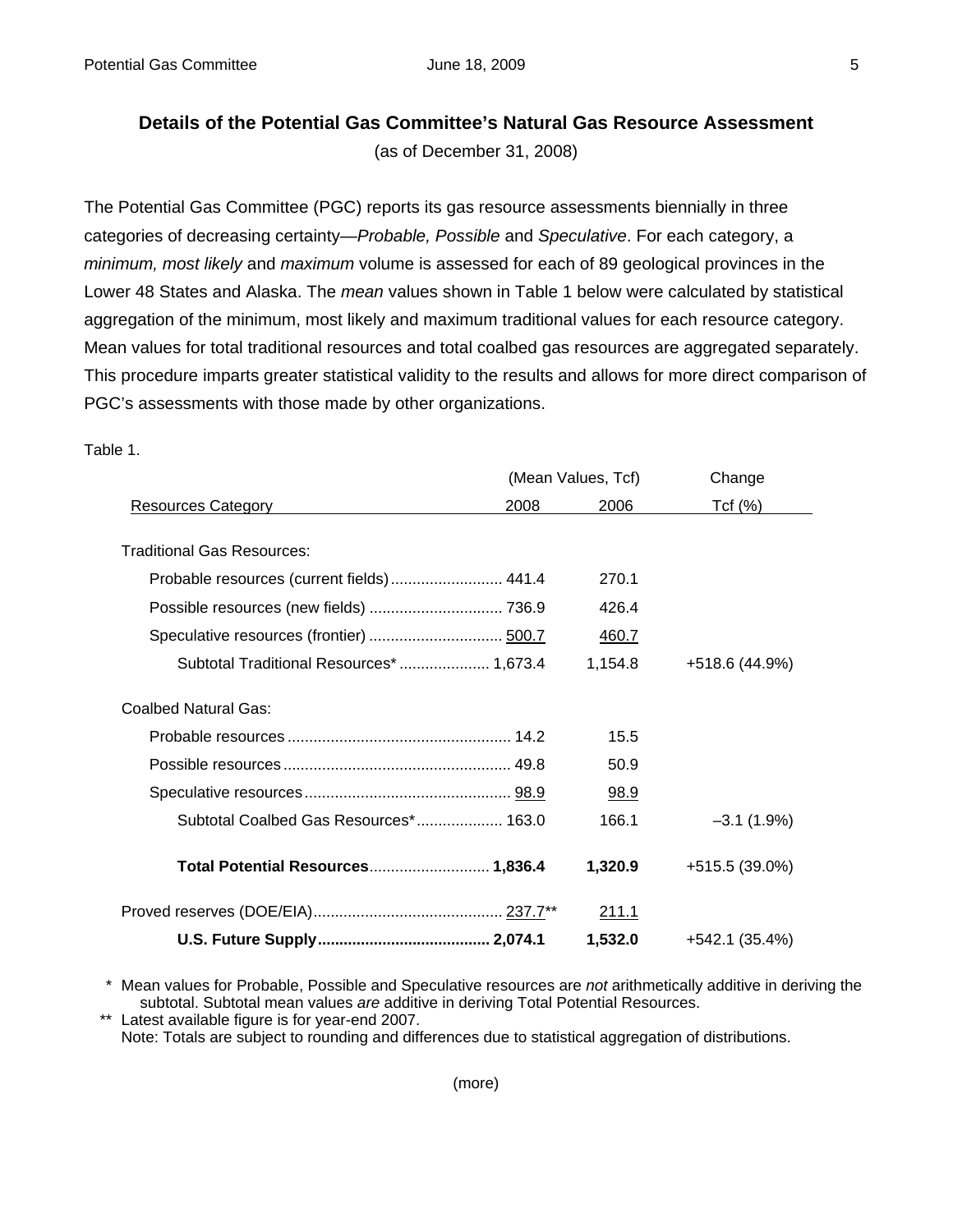PGC's 89 geological provinces are grouped into seven geographic areas. In similar fashion as above, the minimum, most likely and maximum values for each category of traditional resources in each province within an area are aggregated at the area level to yield mean values for area Probable, Possible and Speculative traditional resources and a separately aggregated area total. Coalbed gas resources are not aggregated at the area level. Table 2 below compares the total mean values for these areas for years-end 2008 and 2006.

Table 2.

|                                                 | (Mean Values, Tcf) |              | Change          |
|-------------------------------------------------|--------------------|--------------|-----------------|
| <b>Producing Area</b>                           | 2008               | 2006         | Tcf(%)          |
|                                                 |                    |              |                 |
| Gulf Coast (including Gulf of Mexico)  455.2    |                    | 329.6        | $+125.6(38.1%)$ |
|                                                 |                    | 233.6        | $+140.9(60.3%)$ |
|                                                 |                    | 91.7         | +261.8 (285%)   |
|                                                 |                    | 232.2        | +42.7 (18.4%)   |
|                                                 |                    | 193.8        | $0(0\%)$        |
|                                                 |                    | 55.5         | $-4.2(7.6%)$    |
|                                                 |                    | 22.0         | $+2.0(8.9%)$    |
| Total U.S. Traditional Resources* 1,673.4       |                    | 1,154.8      | +518.6 (44.9%)  |
| Coalbed Natural Gas (all areas combined)  163.0 |                    | 166.1        | $-3.1(1.9%)$    |
|                                                 |                    | 1,320.9      | +515.5 (39.0%)  |
|                                                 |                    | <u>211.1</u> |                 |
| U.S. Future Gas Supply 2,074.1                  |                    | 1,532.0      | $+542.1(35.4%)$ |

 \* Mean values of total resources for the seven areas are *not* arithmetically additive in deriving Total U.S. Traditional Resources.

 \*\* Latest available figure is for year-end 2007. Note: Totals are subject to rounding and differences due to statistical aggregation of distributions.

(more)